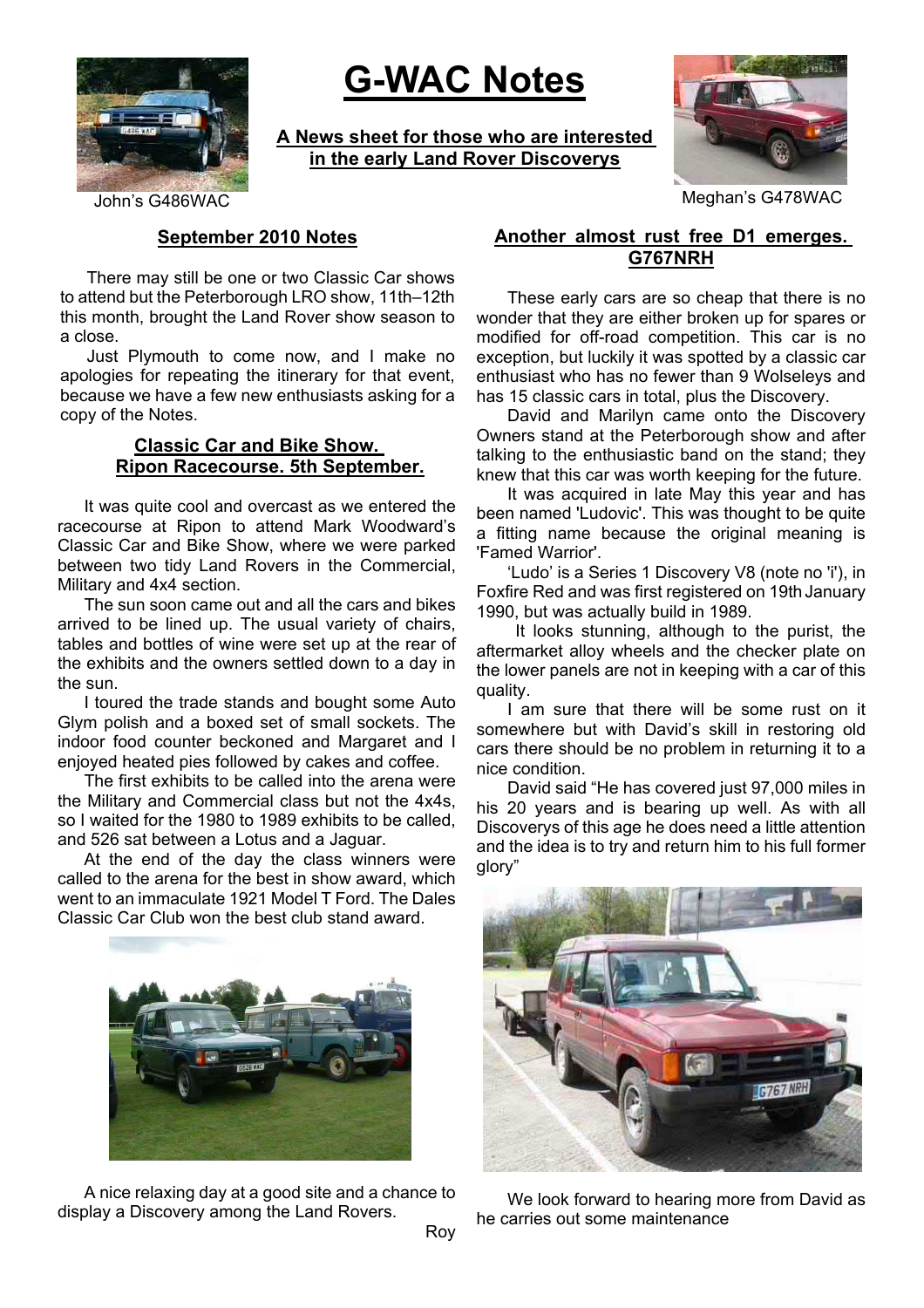# **Plymouth.16th –17th October**

With only a few weeks to go, laid out below is the expected programme for the Celebration Weekend:

## **The programme for the weekend is as follows:**

### **SATURDAY 16th OCTOBER**

| 0900-0930 | Park on Plymouth Hoe and register (PL1 2NZ)                                  |
|-----------|------------------------------------------------------------------------------|
| 0930-1200 | Photo shoot and Sightseeing                                                  |
| 1230      | Leave Plymouth Hoe for Mount Edgcumbe via the Torpoint Ferry                 |
| 1400-1630 | Mount Edgcumbe for Photo shoot and Afternoon Tea (PL10 1HZ)                  |
| 1630      | Leave Mount Edgcumbe                                                         |
| 1900-2300 | Discoverys 21st Birthday Party at The Holland Inn, Hatt, Saltash. (PL12 6PJ) |

There is a pre-bookable buffet available at £10 per head (children under 12 eat free). Accommodation is also available at The Holland Inn priced from £45 per room, which is capable of sleeping 2 adults and 2 children (booking in advance is advisable on 01752 844044).

A Discoverys Birthday and Charity raffle will take place at The Holland Inn, The main prize for the raffle is a Half Day Land Rover Experience voucher for two kindly donated by ROGER YOUNG LAND ROVER DEALERSHIP in Saltash.

All Proceeds from the raffle will be split equally between Ellies Haven, and Project Mobility 4x4.

### **SUNDAY 17th OCTOBER**

| 0900-0930         | Meet up in Tesco's car park at Lee Mill (PL21 9PE)                                                       |
|-------------------|----------------------------------------------------------------------------------------------------------|
| 1000              | Leave for South Devon Steam Railway, Dartington (TQ11 0DZ)                                               |
| 1030-1330         | South Devon Steam Railway, Dartington for train ride and Sightseeing                                     |
| 1500-1700<br>1700 | Leave for Two Bridges on Dartmoor for Afternoon tea and Sightseeing (PL20 6SW)<br>Carry on independently |

Have a look at our website. http://www.discoverybirthdayparty.co.uk/ or for further information call me on 07771882622 or Lee on 01579389293

Ian Williams



## **G-WAC Notes on website**

Brian Radford, of Northmead 4x4, keeps up-to-date with a copy of the Notes on his website.

All the back issues are there from the start in May 2007.

He also has another website to advertise Classic Rallies and shows.

Have a look at the sites.

www.northmead4x4.co.uk/gwac\_discoverys.htm

www.classicrallies.co.uk/index.htm

## **G-WACs for sale/wanted?**

If you want to sell your G-WAC to an enthusiast or to buy one for restoration, please let me know and I will make a note of your requirements.

Roy

# **477 emerges again**

Not yet sure who owns it but it has appeared on the LRO forum. We lost track of it when Dean sold it to someone in Wiltshire over a year ago.





By the look of the pictures, it is having a hard life, when we find the owner perhaps he can be persuaded to restore it sometime.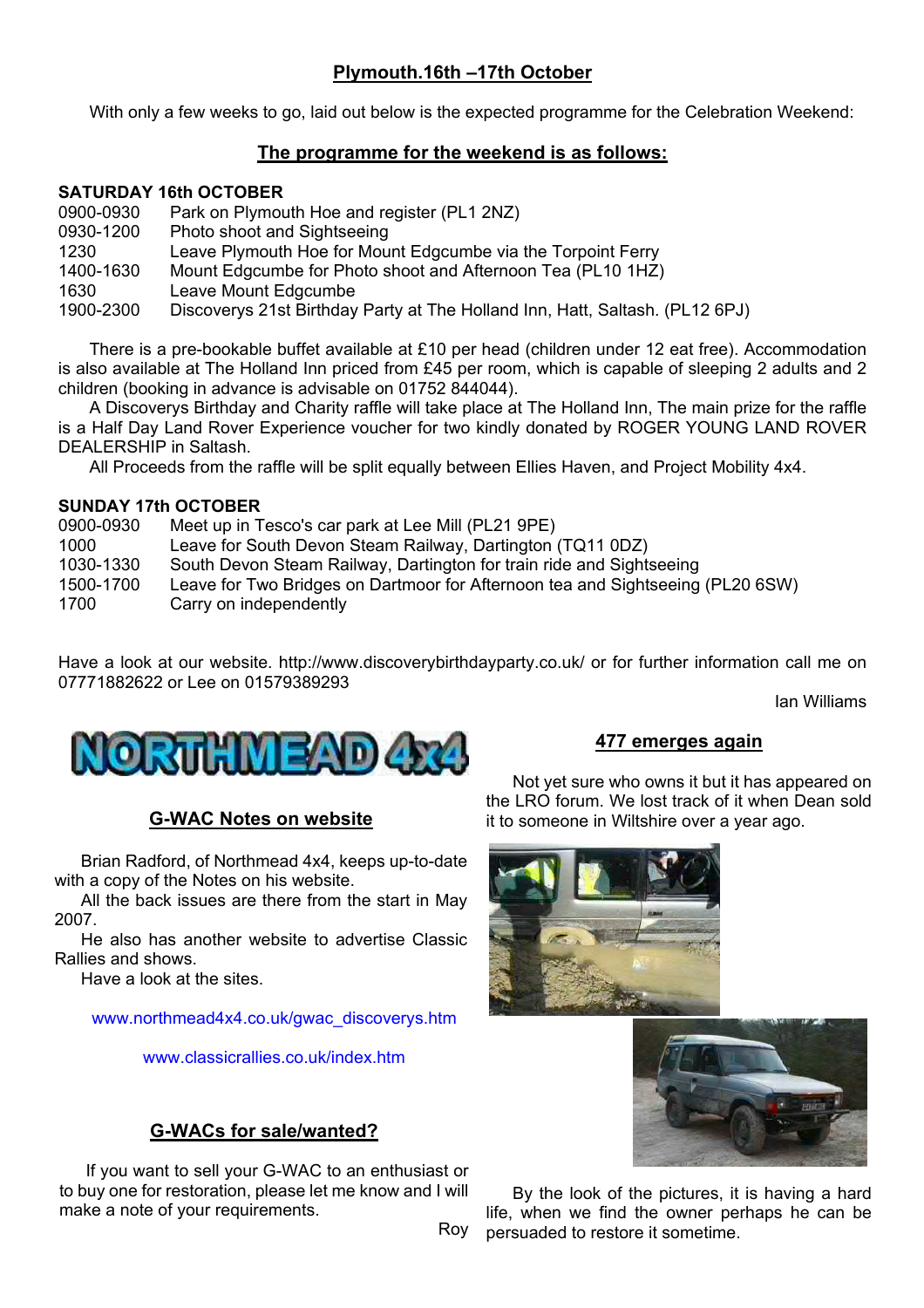# **Current known owners of launch cars. @ September.**

| G457WAC           | Mark Wheatley                                    |
|-------------------|--------------------------------------------------|
| G463WAC & G480WAC | lan Rawlings.                                    |
| G465WAC & G526WAC | Roy Preston.                                     |
| G469WAC & G524WAC | Lee Barnett                                      |
| G470WAC           | Frank Elson.                                     |
| G477WAC           | Sold by Dean Steadman to new owner in Wiltshire. |
| G478WAC           | Meghan Timmins                                   |
| G482WAC           | Jeremy Jackson                                   |
| G486WAC           | John Capewell.                                   |
| G488WAC           | <b>Clive Richfield</b>                           |
| G490WAC           | Rob Ivins                                        |
| G510WAC           | Nick Prior                                       |
| G511WAC           | Colin Crossley                                   |
| G534WAC           | Nicholas Webb                                    |

# **Other known Launch cars.**

G466WAC, G496WAC, G521WAC, G525WAC

# **Other G-WACs, pre-production and early cars**

| <b>B62 COH &amp; C60 JKG</b> | Phill Bashall (The Dunsfold Collection) |
|------------------------------|-----------------------------------------|
| C742HUH                      | Charles Whitaker.                       |
| G41 VHA                      | Simon Tinkler                           |
| G67 RYJ                      | Peter King                              |
| G226EAC                      | <b>Discovery Owners Club</b>            |
| G279WAC                      | Neal                                    |
| G302WAC                      | <b>Sandy Andrews</b>                    |
| G310WAC                      | Mark Simpson                            |
| G311WAC                      | Ivor Ramsden                            |
| G316WAC                      | David Cox                               |
| <b>G401WAC</b>               |                                         |
| G406WAC                      | Andy Baker                              |
| G410WAC                      | Robin Jeffery                           |
| G563WAC                      | David Spirett                           |
| G601WAC                      | <b>Richard Haynes</b>                   |
| G602WAC                      |                                         |
| G603WAC                      | lan Redfern                             |
| G610WAC                      | <b>Gary Timmins</b>                     |
| G635WAC                      | <b>Alec Gatherer</b>                    |
| G640WAC                      |                                         |
| G711YRY                      | <b>Peter Hares</b>                      |
| G767NRH                      | David Ashburner                         |
| G834FPR                      | Sue Virgin                              |
| G987LKU                      | <b>Andy Greer</b>                       |
| H776POJ                      | Duncan Campbell                         |
| H871EWK                      | <b>Mark Hardwick</b>                    |
| 3656 TW 24                   | Keith S L Daffern. (France)             |
| Reg not known yet            | Raymond Bechetoille. (France)           |